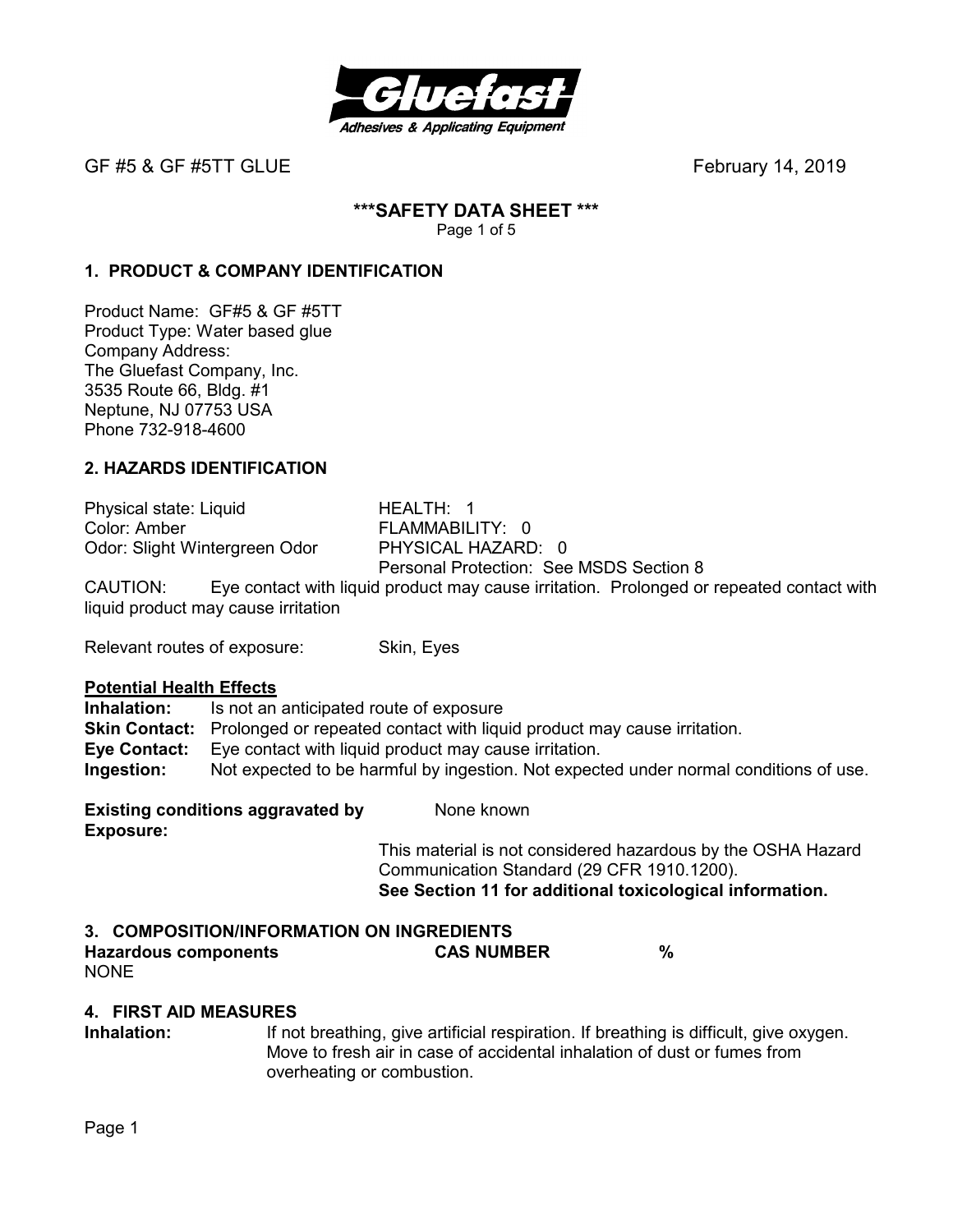

### **\*\*\*SAFETY DATA SHEET \*\*\***

Page 2 of 5

**Skin contact:** Wash affected area with soap and water. Launder contaminated clothing before reuse. **Eye contact:** Flush immediately with water for 15 minutes. Consult a physician if irritation persists. **Ingestion:** If person can swallow, give one glass of water or milk. Do not induce vomiting.

Get immediate medical attention. Never give anything by mouth to an unconscious person

| <b>5. FIRE FIGHTING MEASURES</b>        |                                                                                                                                       |
|-----------------------------------------|---------------------------------------------------------------------------------------------------------------------------------------|
| Flash point:                            | Non Flammable                                                                                                                         |
| Auto ignition temperature:              | Not applicable                                                                                                                        |
| Flammable/Explosive limits - lower:     | Not applicable                                                                                                                        |
| Flammable/Explosive limits - upper:     | Not applicable                                                                                                                        |
| <b>Extinguishing media:</b>             | Non- flammable in liquid state; use water spray (fog),<br>foam, dry chemical or carbon dioxide on dried product.                      |
| <b>Special firefighting procedures:</b> | Fire fighters should wear positive pressure self-contained<br>breathing apparatus (SCBA). Wear full protective clothing.              |
| Unusual fire or explosion hazards:      | There is the possibility of pressure build-up in closed<br>containers when heated. Water spray may be used to<br>cool the containers. |
| <b>Hazardous combustion products:</b>   | Incomplete combustion can yield low molecular weight<br>hydrocarbons, carbon monoxide.                                                |

#### **6. ACCIDENTAL RELEASE MEASURES**

Dike if necessary, contain spill with inert absorbent and transfer to containers for disposal. Keep spilled product out of sewers, watersheds or water systems

| <b>Environmental precautions:</b> | Do not allow material to contaminate ground water system.<br>No special environmental precautions required.                                                                                                                |
|-----------------------------------|----------------------------------------------------------------------------------------------------------------------------------------------------------------------------------------------------------------------------|
| <b>Clean-up methods:</b>          | Keep unnecessary personnel away. Ensure adequate<br>ventilation. Wear appropriate protective equipment and<br>clothing during clean-up. Dispose of contaminated<br>material as waste according to item 13.                 |
| 7. HANDLING AND STORAGE           |                                                                                                                                                                                                                            |
| Handling:                         | Wear appropriate protective equipment when working with<br>this product.                                                                                                                                                   |
| Storage:                          | Store at room temperature. Rotate stock using<br>oldest material first. Although this product is<br>freeze thaw stable, it should be stored in an area<br>that will keep it from freezing. Shelf life is twelve<br>months. |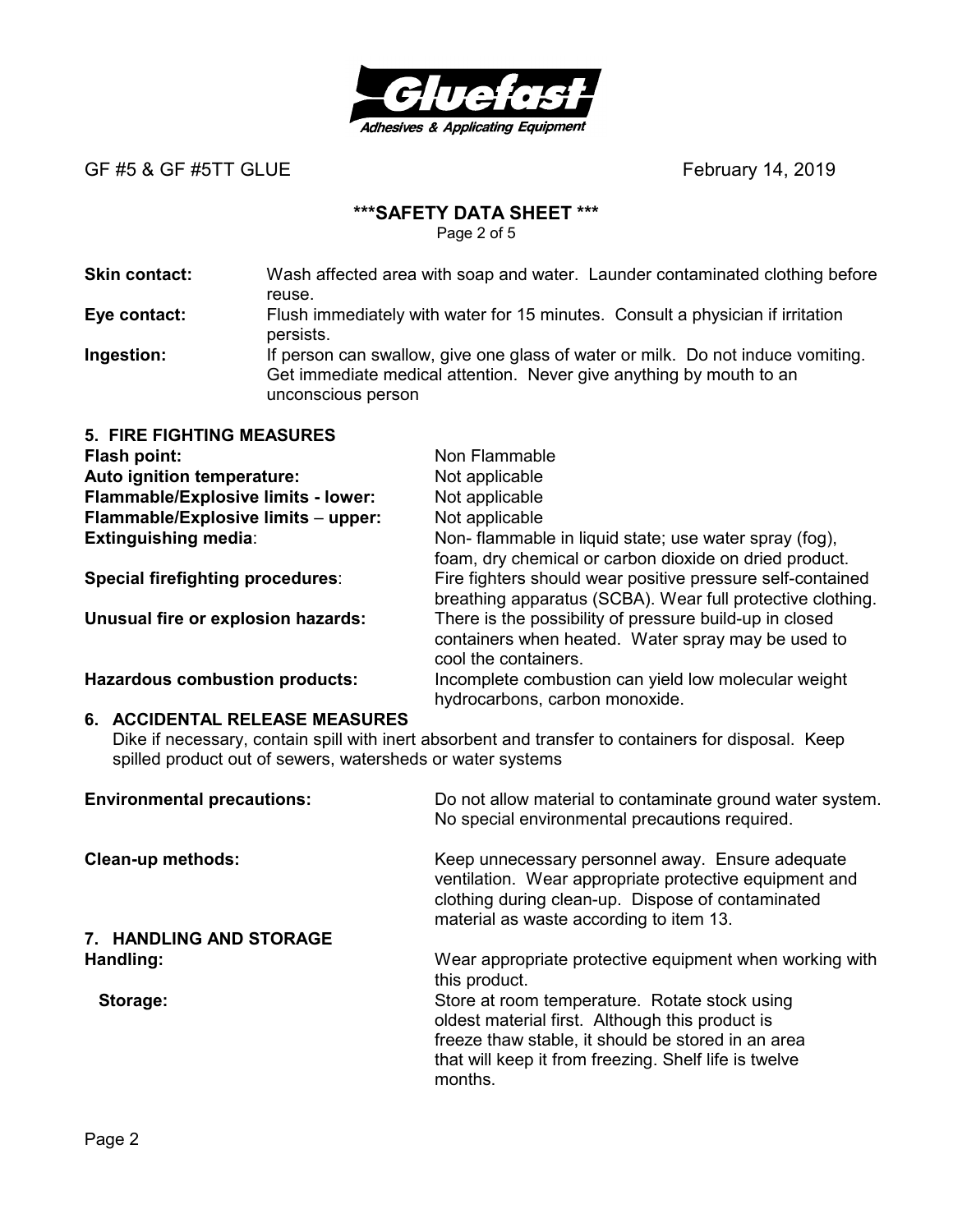

### **\*\*\*SAFETY DATA SHEET \*\*\***  Page 3 of 5

### **8. EXPOSURE CONTROLS/PERSONAL PROTECTION**

**Employers should complete an assessment of all workplaces to determine the need for, and selection of, proper exposure controls and protective equipment for each task performed.** 

| <b>Hazardous components</b>             | <b>ACGIH TLV</b>                         |      | <b>OSHA PELI AIHA WEELI</b>                                                                               | <b>OTHER</b> |
|-----------------------------------------|------------------------------------------|------|-----------------------------------------------------------------------------------------------------------|--------------|
| None                                    | None                                     | None | None                                                                                                      | None         |
|                                         |                                          |      |                                                                                                           |              |
| <b>Engineering controls:</b>            |                                          |      | General room ventilation is usually adequate. Local                                                       |              |
|                                         |                                          |      | exhaust ventilation is recommended when general                                                           |              |
|                                         |                                          |      | ventilation is not sufficient to control airborne                                                         |              |
|                                         | contamination.                           |      |                                                                                                           |              |
| <b>Respiratory protection:</b>          |                                          |      | No personal respiratory protective equipment normally                                                     |              |
|                                         |                                          |      | required. Where the potential exists for exposure to<br>decomposition products due to heating or elevated |              |
|                                         |                                          |      | temperatures, wear NIOSH approved respiratory                                                             |              |
|                                         |                                          |      | protection as appropriate. Observe OSHA regulations                                                       |              |
|                                         | for respiratory use (29 CFR 1910.134).   |      |                                                                                                           |              |
| <b>Eyeface protection:</b>              |                                          |      | Safety goggles or safety glasses with side shields. Full                                                  |              |
|                                         |                                          |      | face protection should be used if the potential for                                                       |              |
|                                         | splashing or spraying of product exists. |      |                                                                                                           |              |
| <b>Skin protection:</b>                 |                                          |      | Use impermeable gloves and protective clothing as                                                         |              |
|                                         |                                          |      | necessary to prevent skin contact. Wear suitable                                                          |              |
|                                         | protective clothing.                     |      |                                                                                                           |              |
| 9. PHYSICAL AND CHEMICAL PROPERTIES     |                                          |      |                                                                                                           |              |
| <b>Physical state:</b>                  | Liquid                                   |      |                                                                                                           |              |
| Color:                                  | Amber                                    |      |                                                                                                           |              |
| Odor:                                   | Slight Wintergreen                       |      |                                                                                                           |              |
| <b>Odor threshold:</b>                  | Not available                            |      |                                                                                                           |              |
| Ph:                                     | $7-9$                                    |      |                                                                                                           |              |
| <b>Vapor Pressure:</b>                  | Not applicable                           |      |                                                                                                           |              |
| <b>Boiling Point/range:</b>             | Greater than 200°F (93°C)                |      |                                                                                                           |              |
| <b>Melting Point/range:</b>             | Not established                          |      |                                                                                                           |              |
| <b>Specific gravity:</b>                | 1.1                                      |      |                                                                                                           |              |
| Vapor density:                          | Not applicable                           |      |                                                                                                           |              |
| <b>Flash Point:</b>                     | Not applicable                           |      |                                                                                                           |              |
| Flammable/Explosive limits - lower:     | Not applicable                           |      |                                                                                                           |              |
| Flammable/Explosive limits - upper:     | Not applicable                           |      |                                                                                                           |              |
| <b>Autoignition temperature:</b>        | Not applicable                           |      |                                                                                                           |              |
| <b>Evaporation rate:</b>                | Not applicable                           |      |                                                                                                           |              |
| <b>Solubility in water:</b>             | <b>Miscible</b>                          |      |                                                                                                           |              |
| Partition coefficient (n-octanol/water) | Not available                            |      |                                                                                                           |              |
| <b>VOC content:</b>                     | <b>Essentially Zero</b>                  |      |                                                                                                           |              |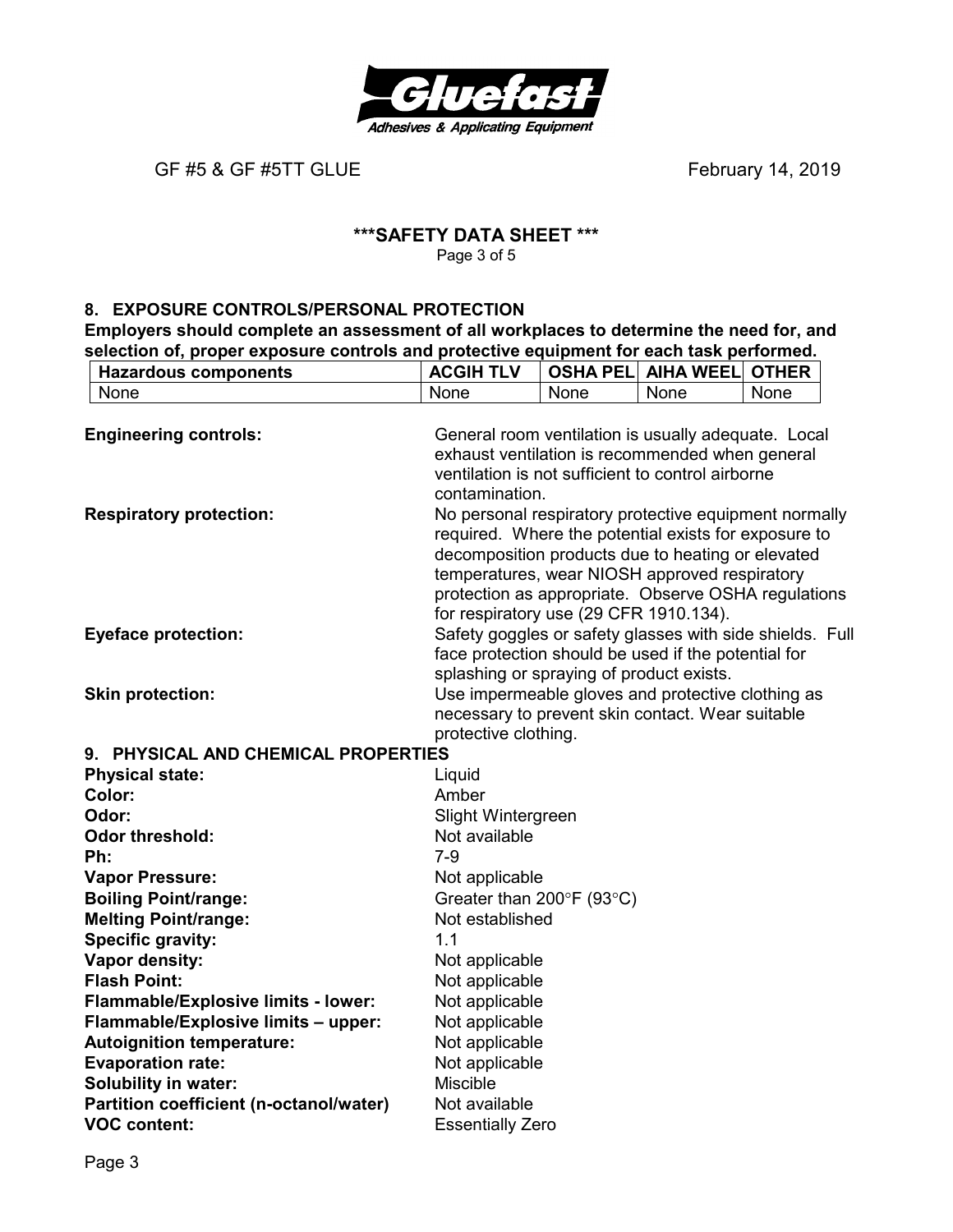

# **\*\*\*SAFETY DATA SHEET \*\*\***

Page 4 of 5

# **10. STABILITY AND REACTIVITY**

| Stability                        | Stable                                                                                   |
|----------------------------------|------------------------------------------------------------------------------------------|
| Hazardous reactions:             | Will not occur.                                                                          |
| Hazardous decomposition products | Oxides of carbon                                                                         |
|                                  |                                                                                          |
| Incompatible materials:          | Contact with water reactive materials (such as oleum) can cause<br>exothermic reactions. |
| Conditions to avoid:             | Do not freeze.                                                                           |

### **11. TOXICOLOGICAL INFORMATION**

| <b>Hazardous components</b> |      | NTB Carcinogen   IARC Carcinogen | <b>OSHA Carcinogen</b><br>(Specifically Regulated) |
|-----------------------------|------|----------------------------------|----------------------------------------------------|
| None                        | None | <b>None</b>                      | None                                               |
|                             |      |                                  |                                                    |
| <b>Hazardous components</b> |      | <b>Health Effects/</b>           |                                                    |
|                             |      | <b>Target Organs</b>             |                                                    |
| None                        |      | None                             |                                                    |

# **12. ECOLOGICAL INFORMATION**

Ecological information: Not available

#### **13. DISPOSAL CONSIDERATIONS**

| Information provided is for unused product only.                                                                                                                                                                                                |  |  |
|-------------------------------------------------------------------------------------------------------------------------------------------------------------------------------------------------------------------------------------------------|--|--|
| Legal disposition of wastes is the responsibility of the<br>owner/generator of the waste. Applicable federal, state<br>and/or local regulations must be followed during<br>treatment, storage, or disposal of waste containing this<br>product. |  |  |
| Not a RCRA hazardous waste.                                                                                                                                                                                                                     |  |  |
|                                                                                                                                                                                                                                                 |  |  |

### **14. TRANSPORT INFORMATION**

U.S. Department of Transportation Ground (49 CFR)

| Proper shipping name:                                                                     | GF5GL, GF5PL, GF5DR                   |
|-------------------------------------------------------------------------------------------|---------------------------------------|
|                                                                                           | GF5TTGL, GF5TTPL, GF5TTDR             |
| Hazard class or division:                                                                 | <b>None</b>                           |
| Identification number:                                                                    | <b>None</b>                           |
| Packing group:                                                                            | Carton, 5-gallon pail, 55-gallon drum |
| Product is not regulated, non-hazardous and not restricted for transport by air or water. |                                       |

Page 4